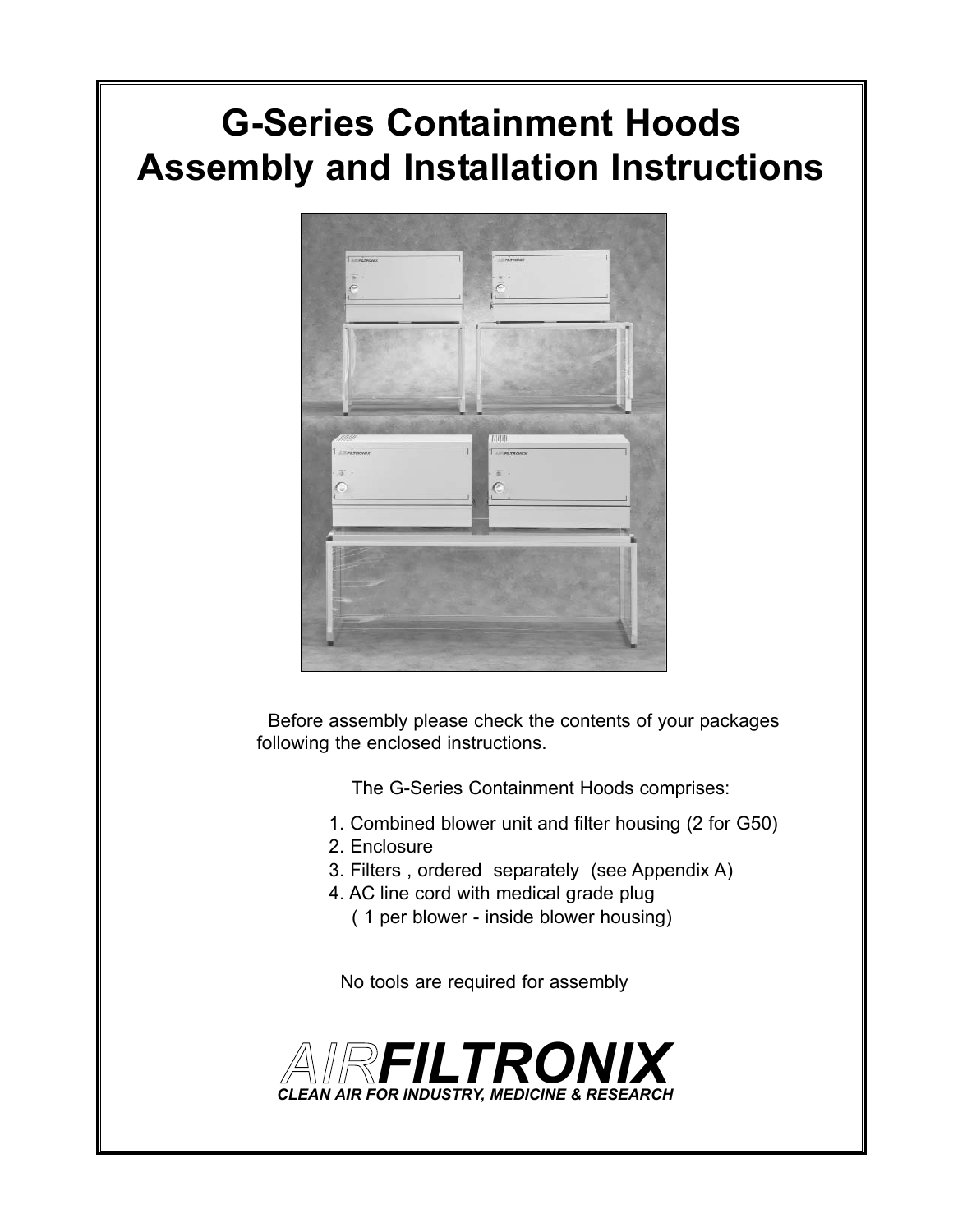# **G-Series Enclosure Installation Instructions**

- 1. Unpack the enclosure and check for shipping damage. Place on table or portable cart approximately 32-34" high. (see Figure 1).
- 2. Unpack the HS3000 blower unit(s).



3. Unsnap latches on either side of the blower enclosure ( see figure 2) and lift the blower unit off its base (see figure 3). Remove the line cord packaged inside the enclosure and loosen the wingnuts on either side of the compression bar until the bar can be lifted approximately 4-5 inches above the filter frame (see figure 4). Place blower base on top of enclosure allowing the two 8" openings in underside of blower base to sit over the two 8" collars with closed cell gaskets on top of the enclosure.



*Figure 3*

*Figure 4*

Check that the blower base sits snugly on top of the gasket seals to avoid any possibility of leakage (see figure 5). Unpack the filters supplied with the unit (see appendix A) and lift the compression bar. Install filter(s) into the filter frame with its gasketed side down (see figure 6).





*Figure 5 Figure 6*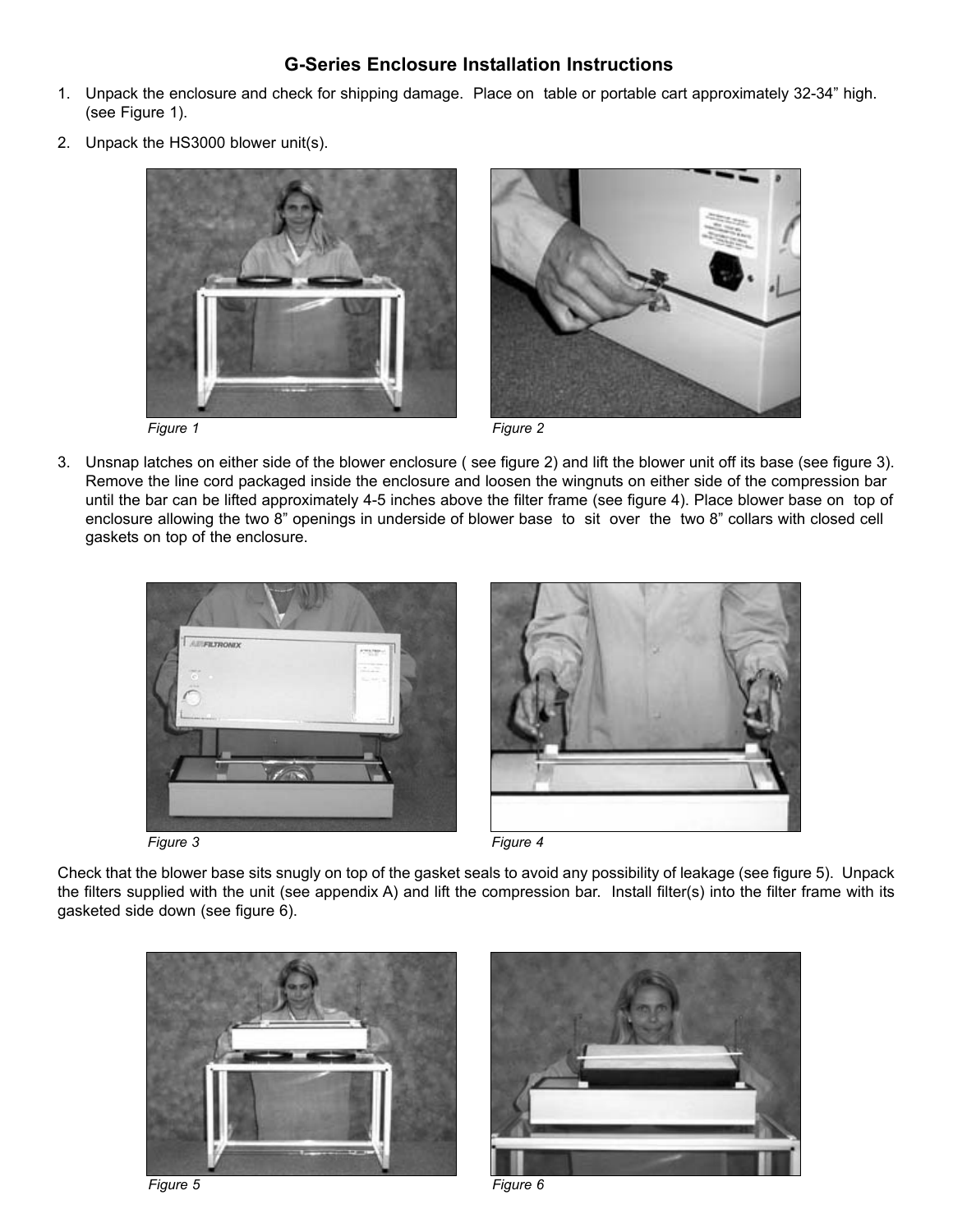

- 4. Tighten down both sides of the compression bar evenly with the wingnuts until the bar bends upward approximately 1/4 inch in the middle (see figure 7).
- 5. Re-install the motor housing on top of the filter mounting (see figure 8) base and retighten latches on either side of the enclosure (see figure 9). On/Off switch should be facing the front of the unit.
- 6. Attach the power cord to the input connector on the left side of each motor housing and connect to any suitable 110V outlet (220V model is available to special order) (see figure 10). When installing the G-50 Containment Hood, which has two HS3000 blower units, follow the same instructions above for installation of the second blower unit. Connect the blower(s) to the six way outlet strip provided and connect power strip to a suitable 110V outlet.
- 7. If the LK-1 Light Kit was ordered, place on top of the enclosure just in front of the blower unit and fix in place with the adhesive backed velcro strips provided. Attach the line cord to any suitable 110V AC outlet or 6 way power strip in the case of the G-50.





*Figure 9 Figure 10*





*Figure 11 Figure 12*

- 8. Check for operation by turning power knob on (see figure 11).
- 9. Fill out the filter history card(s), one for each type filter, (see figure 12) and place in clear pouch on the front of the blower unit(s).